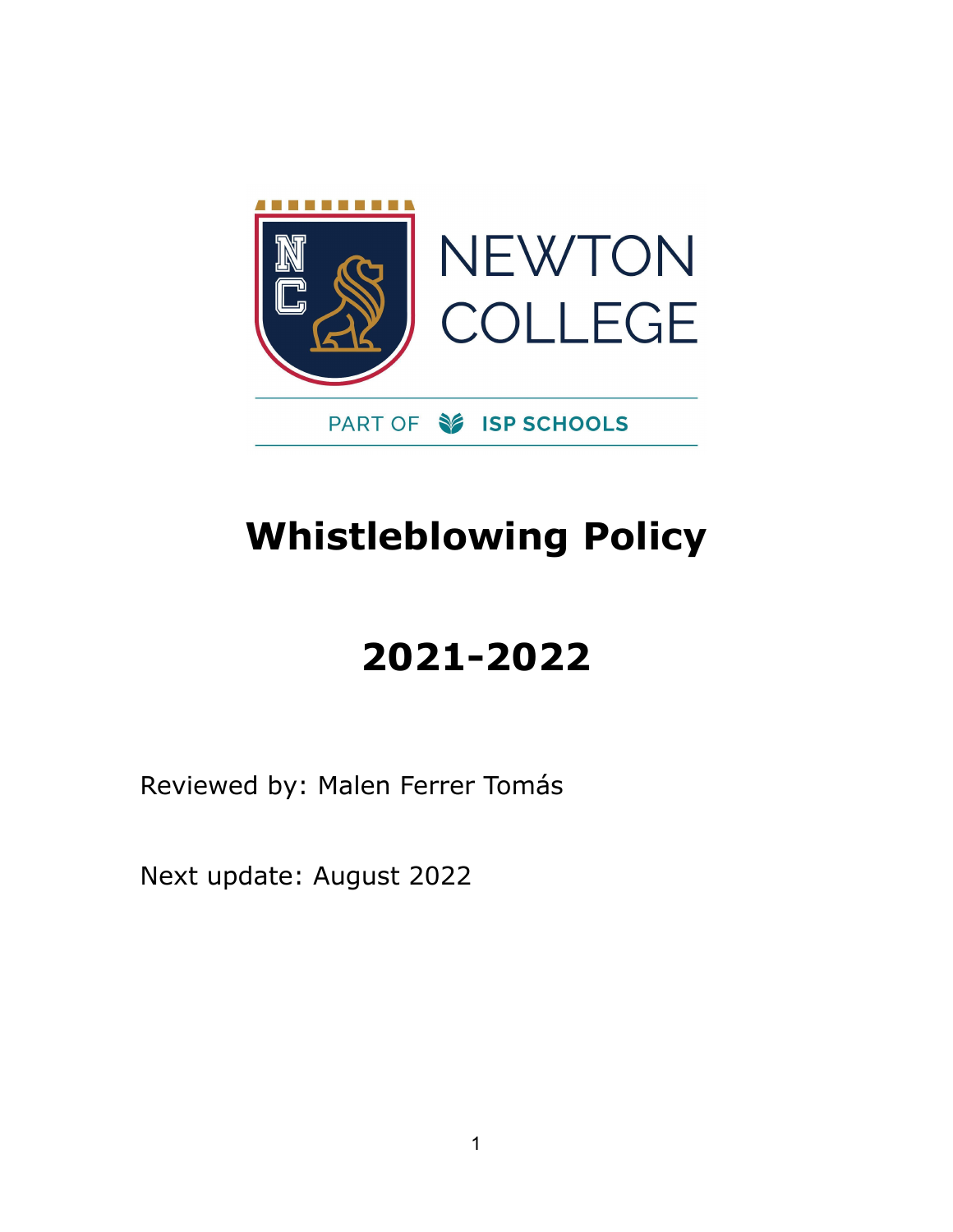

# **WHISTLEBLOWING POLICY**

## LAUDE NEWTON COLLEGE

#### **1. Introduction**

International Schools Partnership and the Headteacher/Principal are committed to delivering a high quality education service to pupils and expect high standards from their staff and contractors. In order to maintain these high standards, a culture of openness and accountability is vitally important. The aims of this policy are threefold:

- to encourage staff to raise concerns about malpractice within Newton College without fear of reprisal.
- to reassure staff that concerns will be taken seriously.
- to provide information about how to raise concerns and explain how the Head and ISP may respond.

## **2. Scope of the Policy**

This policy applies to all Newton College employees, agency staff, contractors and volunteers engaged by Newton College. There is a separate procedure for pupils and parents to raise concerns about school related issues.

#### **3. What is whistleblowing?**

In practical terms, whistleblowing occurs when a concern is raised about danger or illegality that affects others. As the person blowing the whistle, you will not necessarily be directly affected by the danger or illegality. Consequently, you will not necessarily have a personal interest in the outcome of any investigation into your concerns. This is different from a complaint or grievance. If you make a complaint or lodge a grievance, you are saying that you personally have been poorly treated. This poor treatment could involve a breach of your individual employment rights or bullying and you are entitled to seek redress for yourself.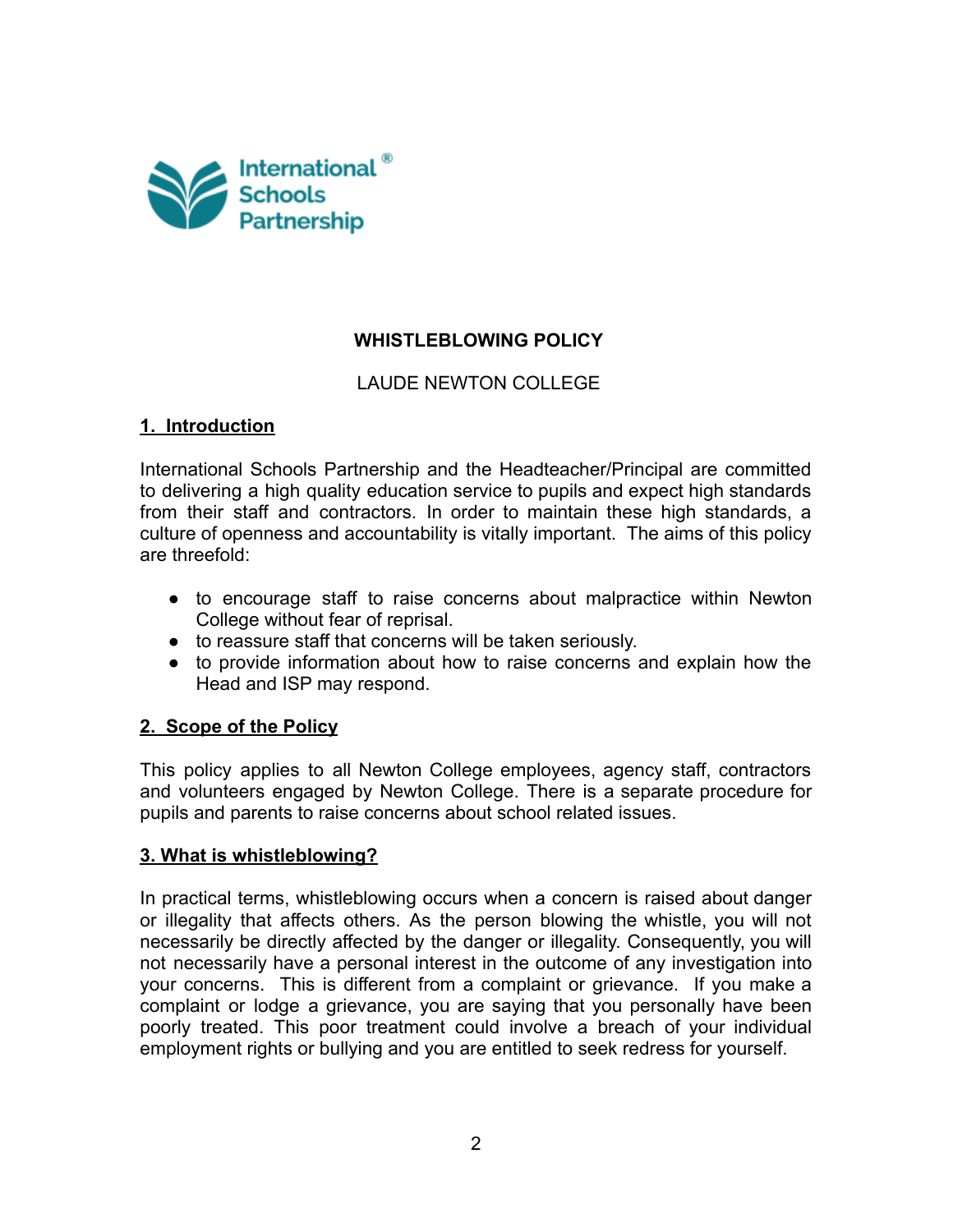#### **4. Blowing the Whistle on Malpractice**

Malpractice covers a wide range of concerns. The types of activity that should be disclosed include but are not limited to the following:

- the physical, emotional or sexual abuse of pupils or staff
- unauthorised use of Newton College funds and/or financial maladministration
- fraud and corruption
- failure to comply with legal obligations
- endangering of an individual's health and safety
- damage to the environment
- a criminal offence
- failure to follow financial and contract procedure rules
- showing undue favour to a contractor or a job applicant
- miscarriages of justice
- deliberate concealment of information relating to any of the above
- concerns about the professional practice or competence of colleagues, other members of staff or other workers

Staff should raise their concerns with the Headteacher. The earlier a concern is raised, the easier it will be to take action. You the whistleblower are a witness to events, not the investigator. You do not need to wait for compelling evidence of malpractice before raising concerns, but you must have reasonable grounds for your suspicion.

When reporting a concern, you should provide as much information and detail as possible. In particular, you should provide the full names of the people involved or who know about what is happening, including the names of those involved, dates of events and any relevant documentation. This will help the investigator to focus on the main issues quickly.

There will be some cases where it is not appropriate for you to raise concerns with your Headteacher, for example where you suspect your Headteacher/ Principal already knows about the malpractice or where you suspect your Headteacher may be involved. In those cases, you should report your concerns to the Regional Managing Director, Maggie Wright, *[mwright@ispschools.com](mailto:m.wright@ispschools.com)* 

Initial enquiries will be made to decide whether an investigation is appropriate and, if so, what form it should take. You will be advised whether an investigation takes place or not.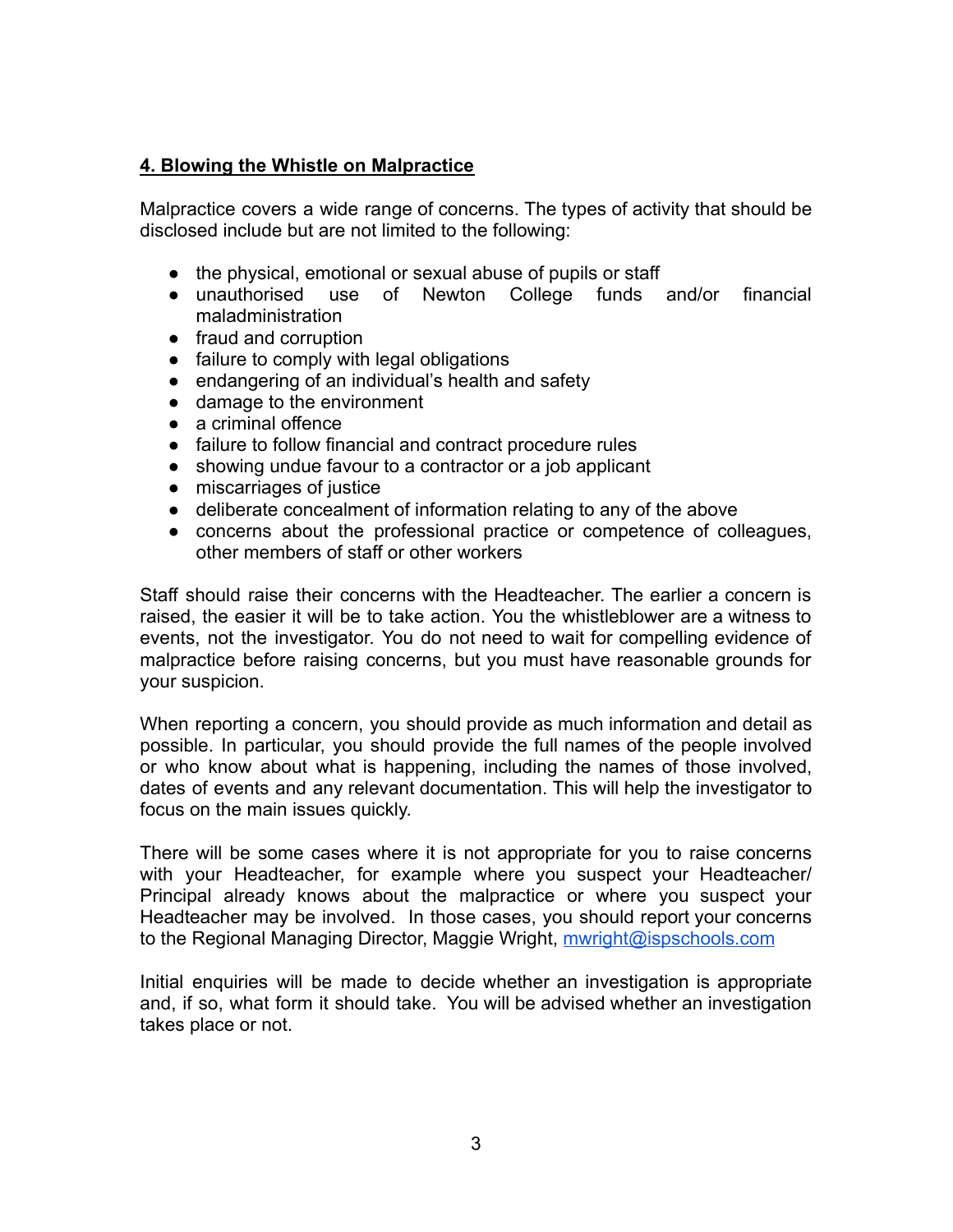## **5. Advice and Support**

Newton College recognises that staff may wish to seek advice and support from their professional association or trade union where this is in place before blowing the whistle, and the school will support you in doing this.

Whistleblowers who consider that they have been victimized as a result of whistleblowing should make a formal complaint to their employer immediately, giving details of the way in which they believe they have been subject to detriment and their reasons for thinking that the detriment might be connected with their disclosure. This should be sent to either our Headteacher, Alan Taylor (a.taylor@laudenewtoncollege.com) or our HR Leader, Sofía Sierra (s.sierra@laudenewtoncollege.com)

It is the responsibility of your employer to ensure that you are not victimized as a result of whistleblowing.

## **6. Confidentiality**

Newton College understands that you may be reluctant to come forward with information about the wrongdoing of a colleague or manager or indeed at all. As such, Newton College recognises that whistleblowers may wish to raise concerns in confidence. If you (the whistleblower) make a request for the matter to be kept confidential, then your identity will not be revealed without discussing the matter with you first.

## **7. Anonymous Allegations**

It is recognised that the purpose of a whistleblowing policy is to allow people to make protected disclosure with the protection being against any reprisals or victimisation for disclosures made honestly and in good faith. It is very difficult for some people to come forward and make a disclosure, and the prospect of having to identify yourself can make the action of whistleblowing all the more daunting. You are encouraged to give your name when raising concerns. A concern expressed anonymously is much less powerful and is often more difficult to investigate and can lack credibility. The decision whether to investigate an anonymous allegation will be made by the Headteacher and Regional Manager. When making this decision, they will take into account the seriousness of the issues raised, the credibility of what is being said and the likelihood of confirming the allegation from other sources.

## **8. Protection for the Whistleblower**

All concerns raised under this procedure will be treated seriously and a decision made about whether or not an investigation is appropriate. Depending upon the